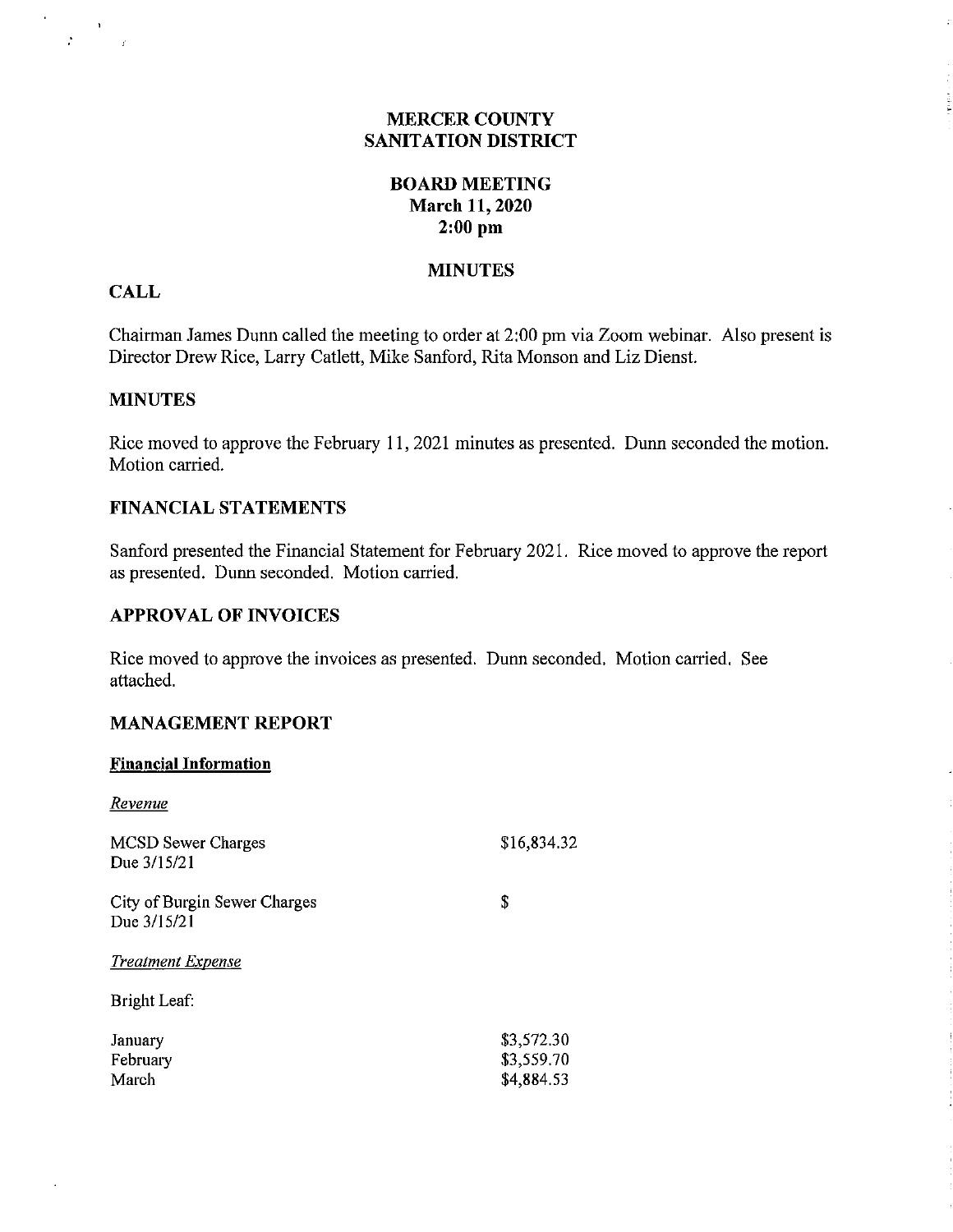Scenic Drive, Warwick Rd., Beaumont Ave, Bellows Mill Rd:

| January  | \$1,057.06 |
|----------|------------|
| February | \$1,203.90 |
| March    | \$1,144.66 |

**1/1** Invoice Bright Leaf Collection System:

| January           | \$1,604.74 |
|-------------------|------------|
| February          | \$3,205.55 |
| March             | \$2,577.17 |
| City of Danville: |            |
| January           | \$2,214.32 |
| February          | \$2,442.66 |

| February | \$2,442.66 |
|----------|------------|
| March    | \$3,323.68 |
|          |            |

## **Flow Information**

 $\mathcal{A}^{\mathcal{A}}$ 

 $\label{eq:2} \frac{1}{3} \frac{1}{2} \left( \frac{1}{2} \right)^2 \frac{1}{2} \frac{1}{2} \frac{1}{2} \frac{1}{2} \frac{1}{2} \frac{1}{2} \frac{1}{2} \frac{1}{2} \frac{1}{2} \frac{1}{2} \frac{1}{2} \frac{1}{2} \frac{1}{2} \frac{1}{2} \frac{1}{2} \frac{1}{2} \frac{1}{2} \frac{1}{2} \frac{1}{2} \frac{1}{2} \frac{1}{2} \frac{1}{2} \frac{1}{2} \frac{1}{2} \frac{1}{2} \frac{1}{2} \frac{$ 

#### *Jefferson Street Pump Station*

February Precipitation

*5.0" (5 events) Range- trace"-2.5" rain, snow, ice* 

*5.0" (5 events) Range trace-2.5"* 

*rain, snow, ice* 

| Flow Data | January       | February      |
|-----------|---------------|---------------|
| Low       | 24,910 gal    | 33,186 gal    |
| High      | 314,350 gal   | 233,852 gal   |
| Mean      | 55,439 gal    | 79,248 gal    |
| Total     | 1,718,628 gal | 2,218,958 gal |

## *Kennedy Bridge Road Pump Station*

February Precipitation

| <b>Flow Data</b> | <u>January</u>           | February                 |
|------------------|--------------------------|--------------------------|
| Low              | $\blacksquare$           | $\overline{\phantom{0}}$ |
| High             | $\overline{\phantom{0}}$ | $\overline{\phantom{0}}$ |
| Mean             | 45,836 gal               | 37,945 gal               |
| Total            | 1,420,933 gal            | 1,062,462 gal            |

Į.

en person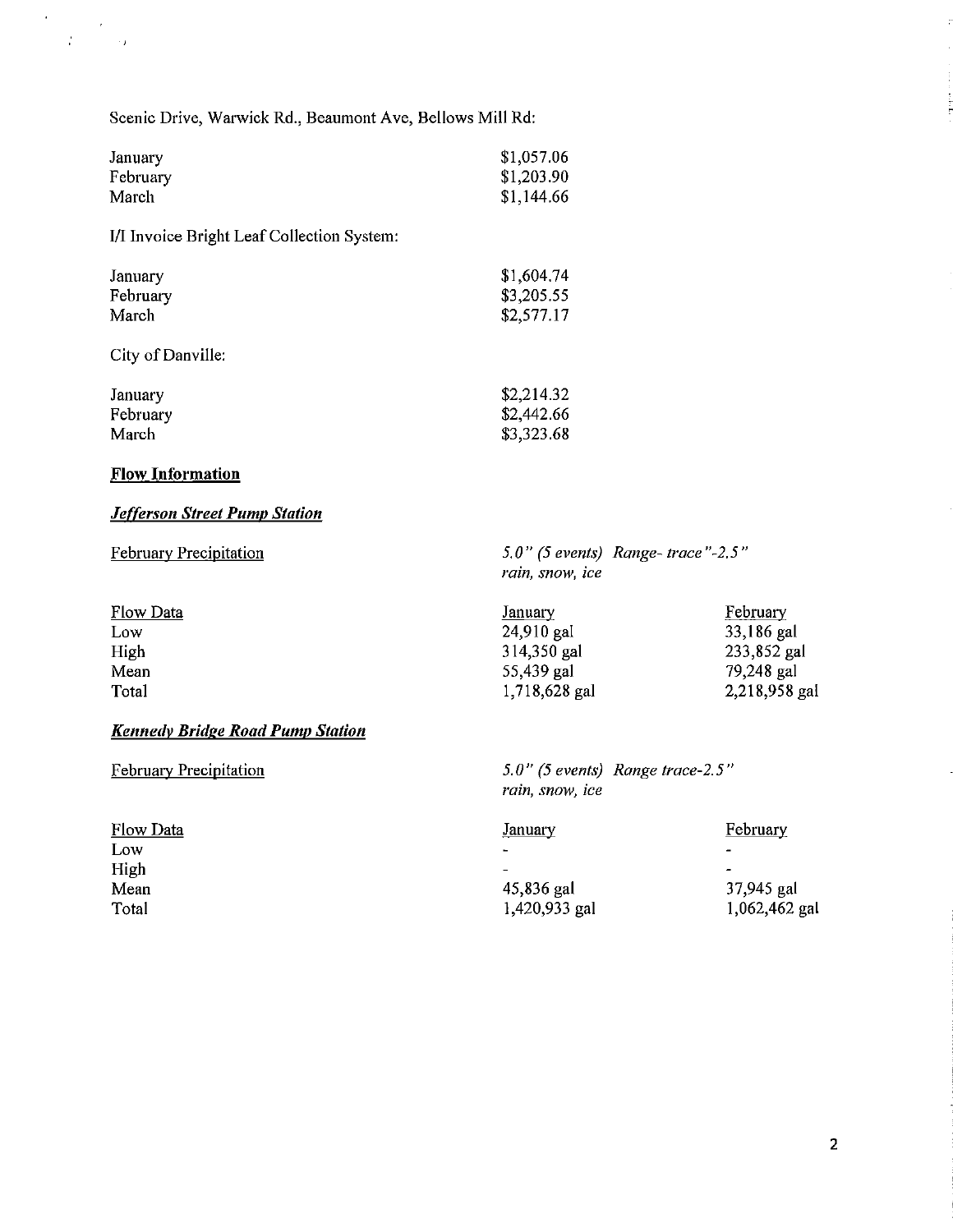## **MCFC BUDGET REQUEST FY 21/22**

 $\frac{1}{2}$ 

 $\overline{1}$ 

Sanford stated that budget requests are due to the Fiscal Court by 4:00 pm on March 12 and reconnnended presenting the same request as the current year since the current financial condition and circumstances are similar to the current fiscal year. Sanford noted that the current year allocation is \$30,000 for operations and \$10,000 for legal expenses if the need arises. Dmm moved to request \$30,000 for operation expenses and \$10,000 for legal expenses. Rice seconded the motion. Motion carried.

## **LAKE VILLAGE WA MANAGEMENT AGREEMENT AMENDMENT**

Sanford reported to the board that Rice, Jim Boyd, President of Lake Village Water Association and himself met to review the existing Management Agreement and found that for the most part the terms of the agreement coincided with the current operations of the District. Sanford stated that the biggest discrepancy was that the current agreement states that all maintenance activity would be performed by a third-party contractor and that Association staff are performing all of the maintenance in house. Sanford reminded the board that in 2007 when the language was drafted and approved, there was a lot of unknown factors and staff did not have the experience that they currently have. Sanford went on to note that no other language revisions are being recommended, however, an increase in the fee from \$35,000 to \$40,000, effective 7/1/21 was being reconnnended. Rice went on to add that the agreement primarily provides personnel services to the District and based on the Association's records, pay and benefits increase on average by 3.5%. Rice stated that the group is recommending an annual increase of 3.5% to cover increased personnel costs. Sanford noted that the Lake Village Board of Directors suggested an annual review of the fee to ensure that both parties are treated fairly. Rice moved to approve the amendment to the language adding maintenance services to the agreement and to increase the fee to \$40,000 effective 7/1/21. Dunn seconded the motion. Motion carried.

## **CHIMNEY ROCK PLANT UPDATE**

Sanford stated that the Chimney Rock plant is not experiencing spikes and that the sludge return pumping frequency was turned down and a modification to the piping within the plant is preventing the apparent air lock that was occurring. Sanford went on to note that the Division of Water approved the permit modification for the Paradise Camp package plant, changing the disinfectant from chlorine to peracetic acid. Sanford stated that the District will complete the 12 month acid trial at the end of the March and will disinfect with the peracetic acid going forward.

## **FARMERS NATIONAL BANK DEBIT CARD**

Sanford stated that the District could benefit from getting a debit card on the O&M account at Farmers National Bank. Sanford went on to note that currently, the District uses the Lake Village debit card when small purchases are needed for maintenance and District reimburses the charges monthly. All agreed that having the debit card would be much cleaner financially. Rice questioned whether there needed to be a limit placed on the transaction amount. After discussing the matter, no limit was reconnnended. Rice moved to obtain a debit card on the O&M account. Dunn seconded the motion. Motion carried.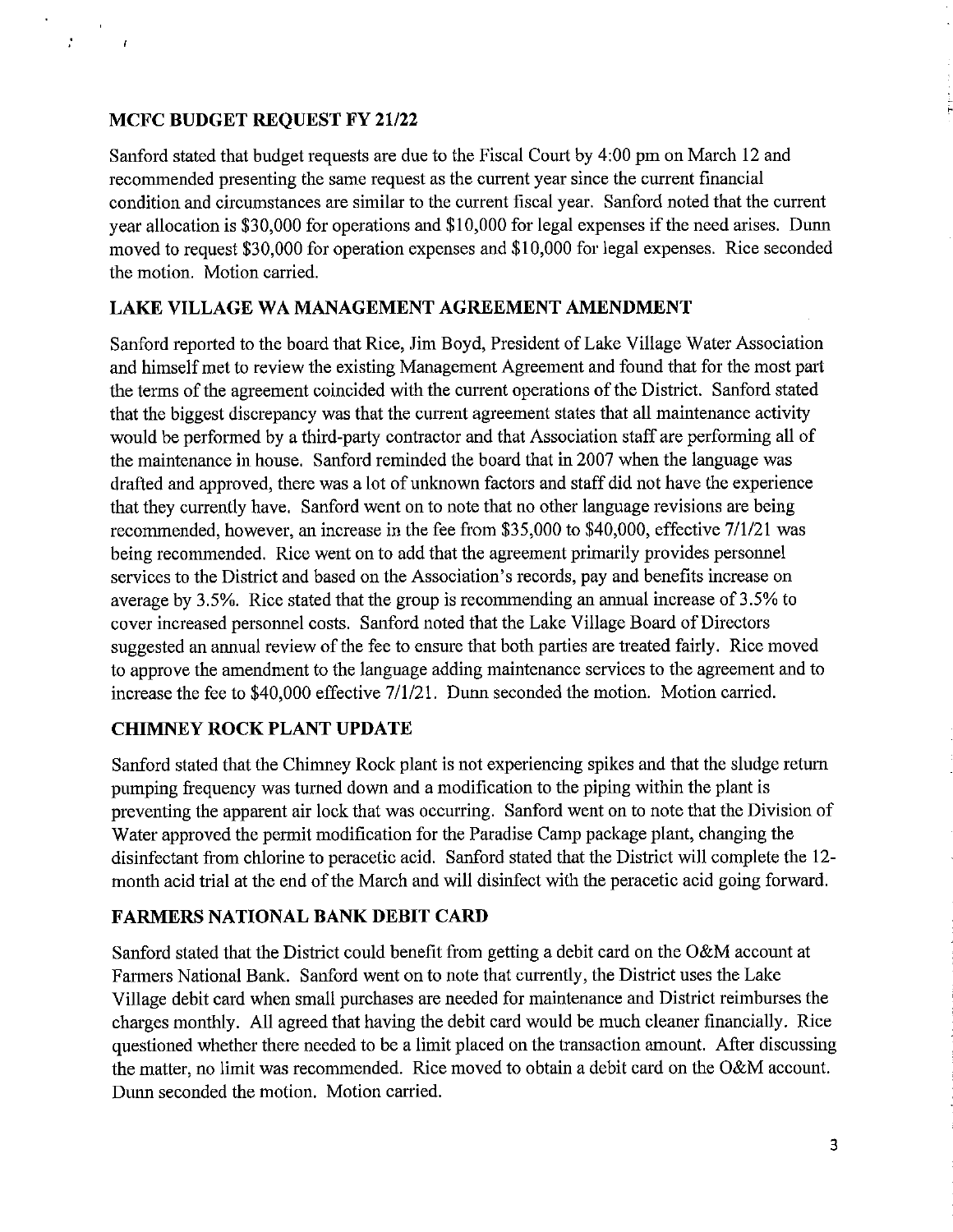# **OTHER BUSINESS**

 $\epsilon$ 

 $\mathcal{E}$ 

No other business was presented for consideration.

Rice moved to adjourn the meeting at 2:19 pm. Dunn seconded the motion. Motion carried.

Muil 1) San Commercial

 $\bar{z}$ 

بالمراجعة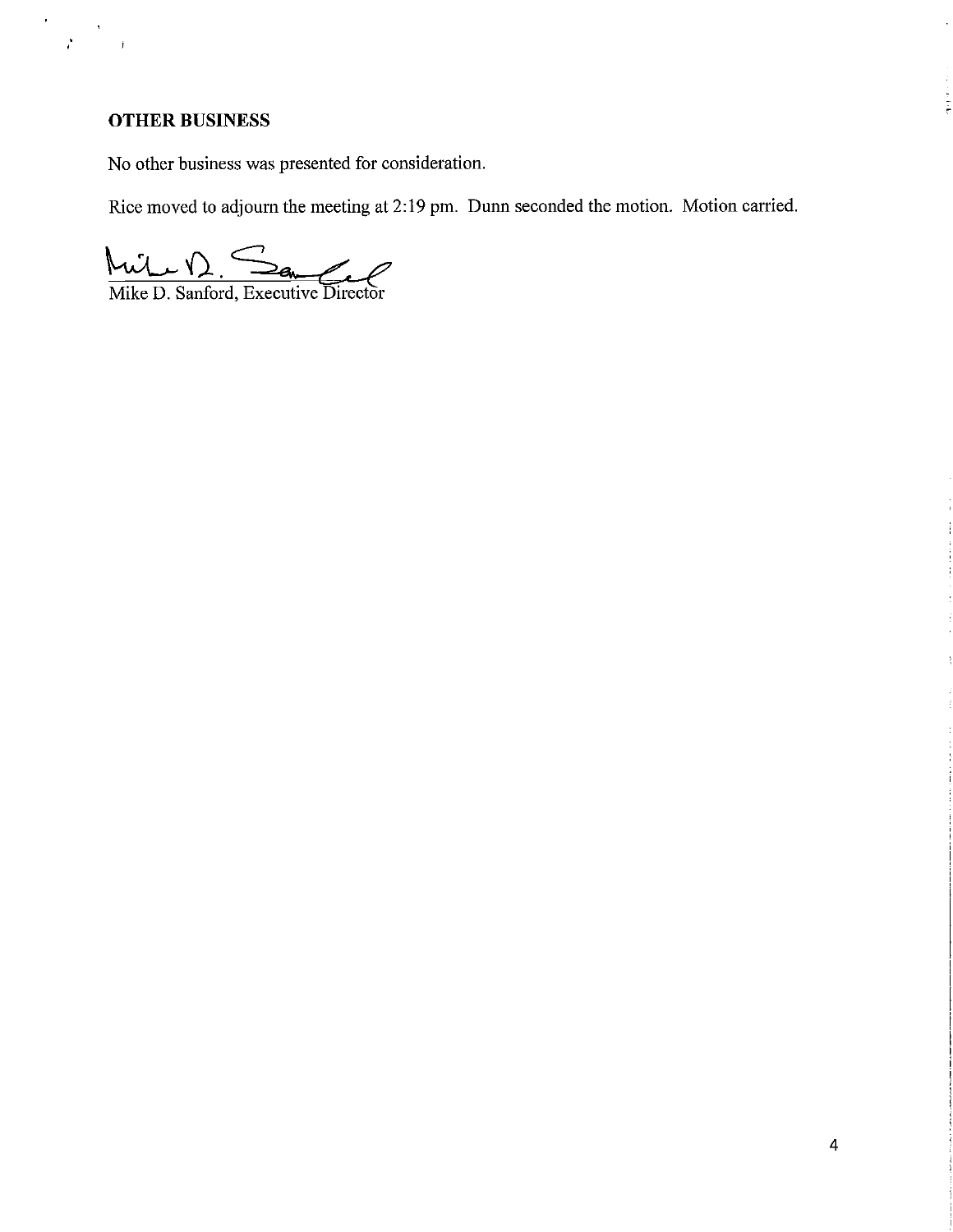# Mercer County Sanitation District 3/10/2021 1:29 PM

 $\cdot$ 

# Register: 10035 · Cash in Bank - O&M From 02/10/2021 through 03/10/2021<br>
Sorted by: Date, Type, Number/Ref

 $\label{eq:1} \sum_{i=1}^n \frac{1}{\|x_i\|^2} \leq \frac{1}{\|x_i\|^2} \leq \frac{1}{\|x_i\|^2}$  $\mathbf{K}^{(1)}$  and  $\mathbf{K}^{(2)}$ 

 $\sim$   $\Delta$ 

| Date       | Number | Payee                   | Account                                       | Memo              | Payment C |   | Deposit   | Balance      |
|------------|--------|-------------------------|-----------------------------------------------|-------------------|-----------|---|-----------|--------------|
|            |        |                         |                                               | $2992.028 - #0$   | 375.00 X  |   |           | $-94,223.30$ |
| 02/10/2021 | 3431   | Strand Associates, Inc. | $18100 \cdot$ Construction i                  |                   |           |   |           |              |
| 02/18/2021 | 3432   | City of Harrodsburg     | -split-                                       | sewer vac trailer | 1.00      |   |           | $-94,224.30$ |
| 02/18/2021 | 3433   | <b>US</b> Postmaster    | 54060 Postage                                 | stamps            | 55.00     |   |           | $-94,279.30$ |
| 02/18/2021 |        |                         | 10010 Debt Service                            | Funds Transfer    |           | X | 50,500.00 | $-43,779.30$ |
| 02/18/2021 |        |                         | 10015 · Reserve Account Funds Transfer        |                   |           | X | 14,000.00 | $-29,779.30$ |
| 03/01/2021 |        |                         | -split-                                       | Deposit           |           |   | 15,982.17 | $-13,797.13$ |
| 03/03/2021 | 3434   | City of Harrodsburg     | -split-                                       | VOID: 3 invoic    |           | X |           | $-13,797.13$ |
| 03/03/2021 | 3435   | City of Danville        | $50100 \cdot$ Treatment Exp                   | 452               | 3,323.68  |   |           | $-17,120.81$ |
| 03/08/2021 | 3436   | Kentucky League of      | -split-                                       | 3 invoices        | 758.32    |   |           | $-17,879.13$ |
| 03/08/2021 | 3437   | Inter County Rural E    | -split-                                       | 4 invoices        | 895.91    |   |           | $-18,775.04$ |
| 03/08/2021 | 3438   | Harrodsburg Herald      | 54050 Miscellaneous                           | D3577             | 66.50     |   |           | $-18,841.54$ |
| 03/08/2021 | 3439   | Lake Village Water      | -split-                                       | reimburse sewe    | 311.01    |   |           | $-19,152.55$ |
| 03/08/2021 | 3440   | Campbell's Sanitatio    | -split-                                       | 44531             | 1,450.00  |   |           | $-20,602.55$ |
| 03/08/2021 | 3441   | Wascon, Inc.            | 51050 Maint of Mains                          | 62475             | 348.23    |   |           | $-20,950.78$ |
| 03/08/2021 | 3442   | Kentucky Utilities C    | -split-                                       | 4 invoices        | 1,038.02  |   |           | $-21,988.80$ |
| 03/08/2021 | 3443   | Michael D. Galloway     | 54067 WW Treatmen                             | February charges  | 1,200,00  |   |           | $-23,188.80$ |
| 03/08/2021 | 3444   | James W. Dunn           | 52020 Commissioner                            | per diem          | 300.00    |   |           | $-23,488.80$ |
| 03/08/2021 | 3445   | Drew Rice               | 52020 Commissioner                            | per diem          | 300.00    |   |           | $-23,788.80$ |
| 03/08/2021 | 3446   | Bruce Wade              | 52020 Commissioner                            | per diem          | 300.00    |   |           | $-24,088.80$ |
| 03/08/2021 | 3447   | Lake Village Water      | 52010 LVWA-Mana                               | management fee    | 2,916.67  |   |           | $-27,005.47$ |
| 03/08/2021 | 3448   | Mercer County Sanit     | $10015 \cdot$ Reserve Account reserve account |                   | 1,745.00  |   |           | $-28,750.47$ |
| 03/08/2021 | 3449   | Mercer County Sanit     | 10010 Debt Service                            | debt service      | 19,250.00 |   |           | $-48,000.47$ |
| 03/08/2021 | 3450   | Lake Village Water      | 54055 · Utilities                             | 70190             | 27.52     |   |           | -48,027.99   |
| 03/08/2021 | 3451   | Larry D. Catlett        | 53030 · Legal Fees                            | February billing  | 325.00    |   |           | -48,352.99   |
| 03/10/2021 | 3452   | City of Harrodsburg     | -split-                                       | 3 invoices        | 8,607.86  |   |           | -56,960.85   |

TOTAL CHECKS WRITTEN FROM GENERAL ACCOUNT \$43,594.72

James Dunn, Chairman **Bruce Wade**, Director

**Drew Rice, Treasurer**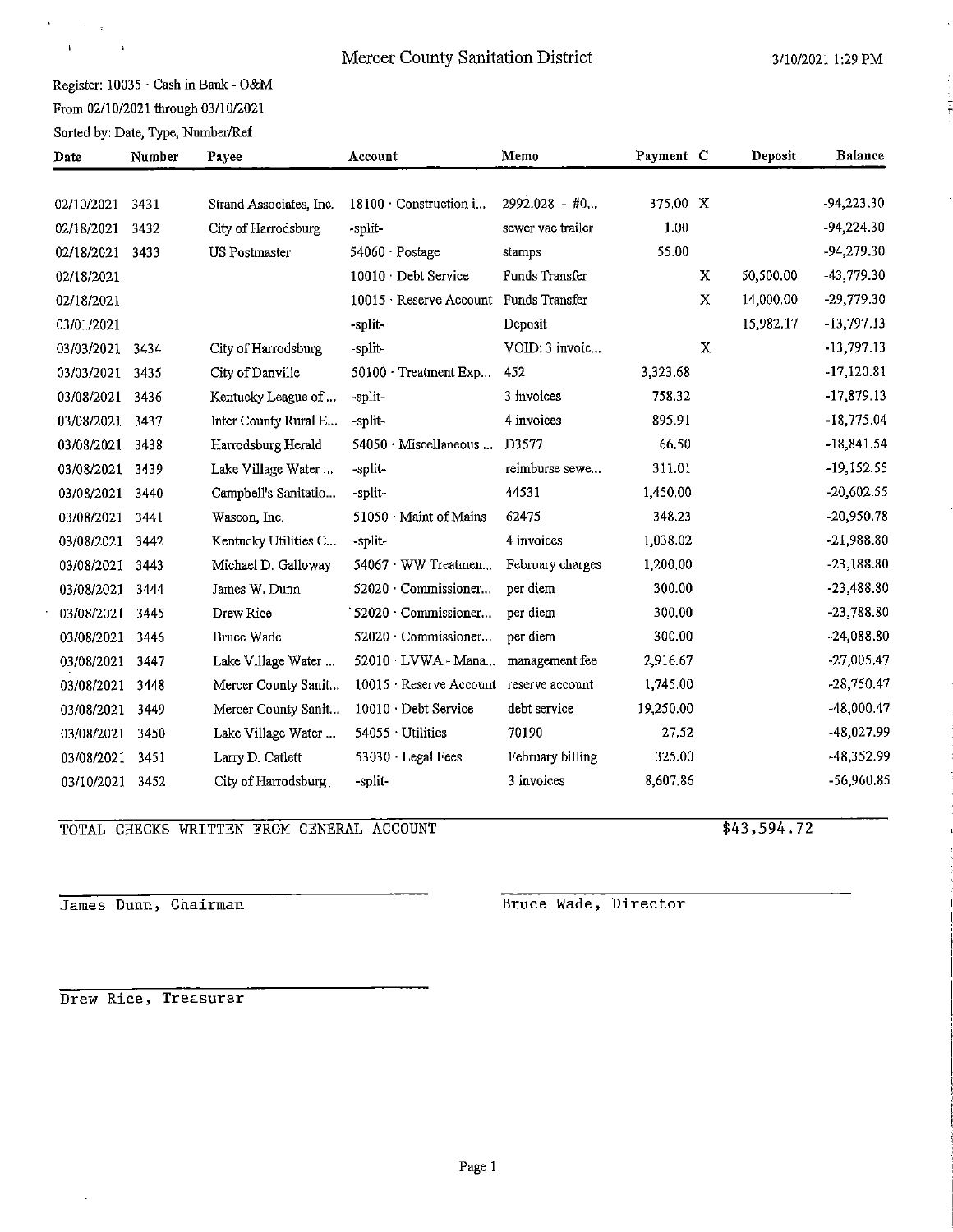$\mathbf{I}$ 

 $\alpha$ 

E,

The regular monthly meeting of the Lake Village Water Association, Inc. was held at 12:00 p.m. on the 9th day of March 2021 via Zoom webinar.

President Boyd called the meeting to order. Present: Vice President Kenny Carey, Secretary/Treasurer Andrea Gross, Director Jeff Hughes, Director Thomas Hager, Attorney Chris Tucker, Liz Dienst, Mike Sanford and Rita Monson.

Director Hager moved to approve the minutes from the February 16, 2021 meeting as presented. Director Hughes seconded the motion. Motion carried.

Secretary/Treasurer Gross moved to approve the invoices as presented. Vice President Carey seconded the motion. Motion carried.

Sanford presented the Financial Report for February, stating that the financial performance for the month was good and compared favorably to the budget. Sanford provided detail of the monthly income and expenses, stating that the Gross Profit for the month was \$70,360.66 pointing out that the Water Costs were under budget by \$3,789.45. Sanford went on to report that the Net Income for the month was \$25,945.30. Sanford stated that due to the inclement weather and the inability of customers to get to the office, no penalties were posted to the late accounts. Sanford noted that Miscellaneous Income was up a bit due to having to scrape the parking lot a few times throughout the month, specifically 5 clearings for a total cost of \$1,600. Director Hughes suggested possibly purchasing a blade for the vehicle and having staff clear in parking lot to save money in the future. Sanford agreed that it would be less expensive than frequently hiring the company to clear it. Sanford stated that he will keep watch for a blade, especially during the warmer months.

Sanford presented the Non-Revenue Water Report for Febrnary stating that the Association purchased 15.3 million gallons of water and sold 11.5 million gallons. Sanford went on to note that of the 3.6 million non-revenue gallons, 1.8 million can be accounted for through service line leaks throughout the month, leaving approximately 12% to search for and eliminate. Sanford stated that staff are continually looking for the leaks, primarily in the KY 33 master meter service area.

Sanford provided an update on the payment plans established as a result of the PSC order related to the COVID-19 pandemic, stating that previous balances have increased slightly. Sanford went on to note that 19<sup>th</sup> Hole was current until this month and requested an extension, which was granted due to the season and lack of business. Furthermore, Sanford stated that Quality Inn was placed on the meter pull list and paid \$2,233.03 to maintain the service, but the check was returned. Sanford went on to state that a cash or credit card was demanded to cover the return check and that the owner covered the past due amount. Lastly, Sanford stated that funds will soon be available through the CARES Act to cover delinquent utility bills and will be administered by Kentucky counties and that all counties will be eligible to apply for \$200,000 in relief for water, sewer, electric and gas bills. The program will be made available through a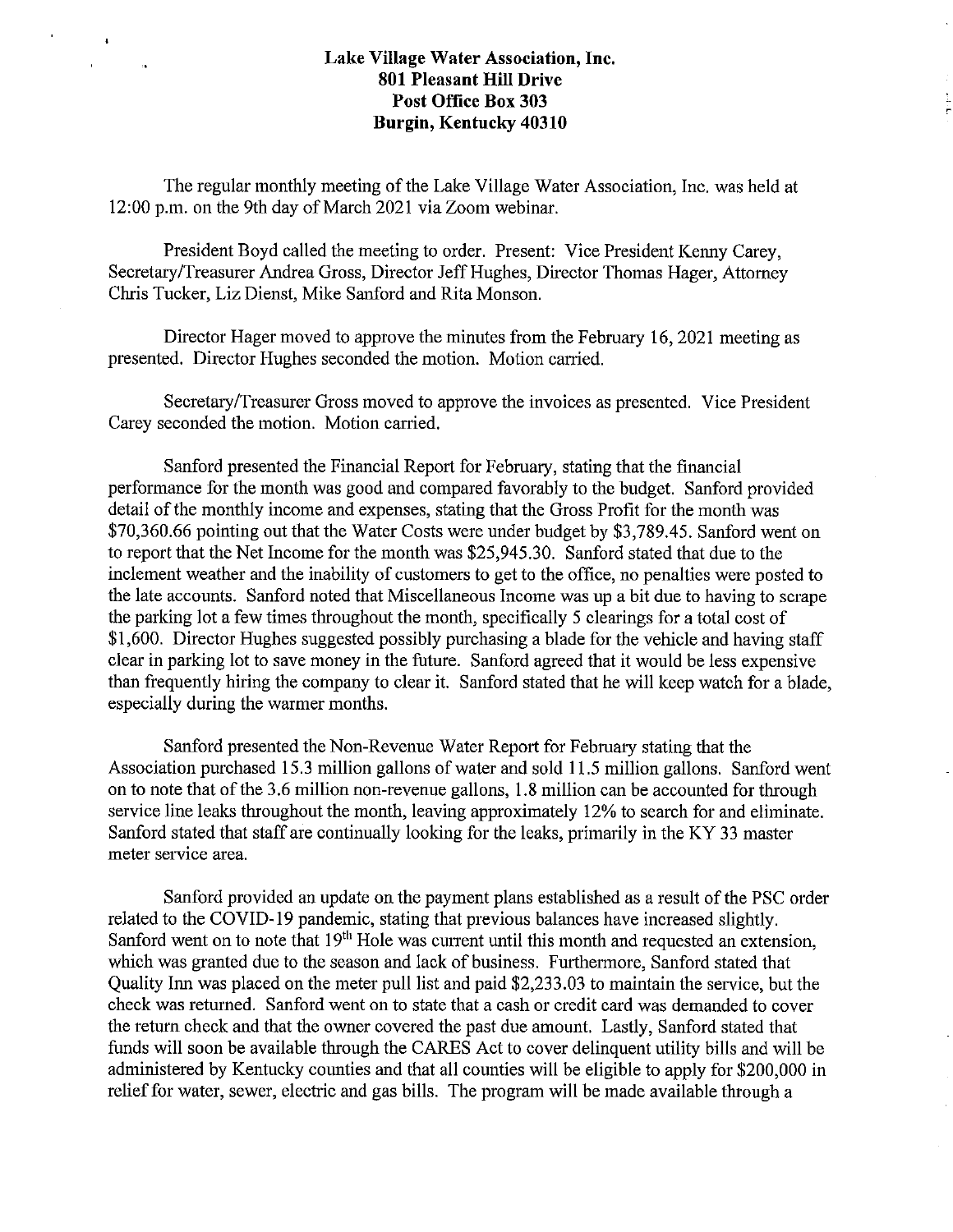Community Development Block Grant and will be administered by the Bluegrass Area Development District. Sanford concluded by stating that the total amount of delinquent balances has been provided to the Boyle and Mercer County Judge Executive offices.

Sanford stated that the City of Danville presented the Association with notification of a Kentucky River Authority Tier I Water Withdrawal Fee increase and that the increase will go from \$0.029 per 1,000 gallons, up from \$0.022 per 1,000 gallons. Sanford noted that the fee has remained unchanged since 1996 and that the increase would result in approximately \$650.00 annually based on the current usage. Sanford recommended that the Association absorb the increase. Sanford went on to note that the City of Danville charged the increase to the water bills for six months without notification and has issued a credit to each of the water bills. Lastly, Sanford stated that charging the increase without written notification to the Association and the Public Service Commission is not allowed by statute.

Dienst reported that the second advertisement for the Contract 14 Project has been released and that there are currently two plan holders. Dienst went on to note that the pre-bid conference will be held on Thursday, March  $11<sup>th</sup>$  at  $11:00$  am to provide interested parties the opportunity to ask questions and discuss the project. Lastly, Dienst presented the amendment to the Engineer Service Agreement to cover the cost of the additional bidding services. The amendment will increase the fee for services by \$7,000. Vice-President Carey moved to approve the amendment as presented by Dienst. Director Hager seconded the motion. Motion carried.

Sanford stated that President Boyd, MCSD Commissioner Drew Rice and he met to review the existing contract with the Mercer County Sanitation District. Sanford stated that the current agreement accurately reflected the services provided to the District with the exception of the maintenance portion of the language. Sanford noted that the agreement states that all maintenance work will be contracted out to a third-party contractor, but that all maintenance was being performed by Association staff. Sanford went on to state that the original agreement included a fee of \$25,000 annually and was increased in 2017 to \$35,000 annually. Sanford stated that the agreement is primarily for personnel services and that the District covers all operational expenses directly. Based on the amount of time being spent by staff to provide services and the cost of staff pay and benefits, the group recommends an increase to \$40,000 annually with a 3.5% increase annually to cover the increased cost of personnel. President Boyd stated that the group also recommends that the contract be reviewed at the beginning of each year to ensure that the fee and services provided are adequate to meet the needs of both, the Association and the District. Director Hughes asked if the time was being tracked. Sanford stated that the time is being tracked by work orders and that some services are routine, such as daily pump station readings, pump maintenance and package plant assistance. Sanford stated staff track the time as much as possible, but often times it is difficult due to the nature of the work. Sanford stated that staff may have multiple items in one trip that are water and sewer and it's difficult to allocate the time accurately. Director Hughes stated that he has changed out grinder pumps and that one repair may take two hours and next one may take ten hours. Sanford agreed with Director Hughes. Vice-President Carey moved to approve the amendment to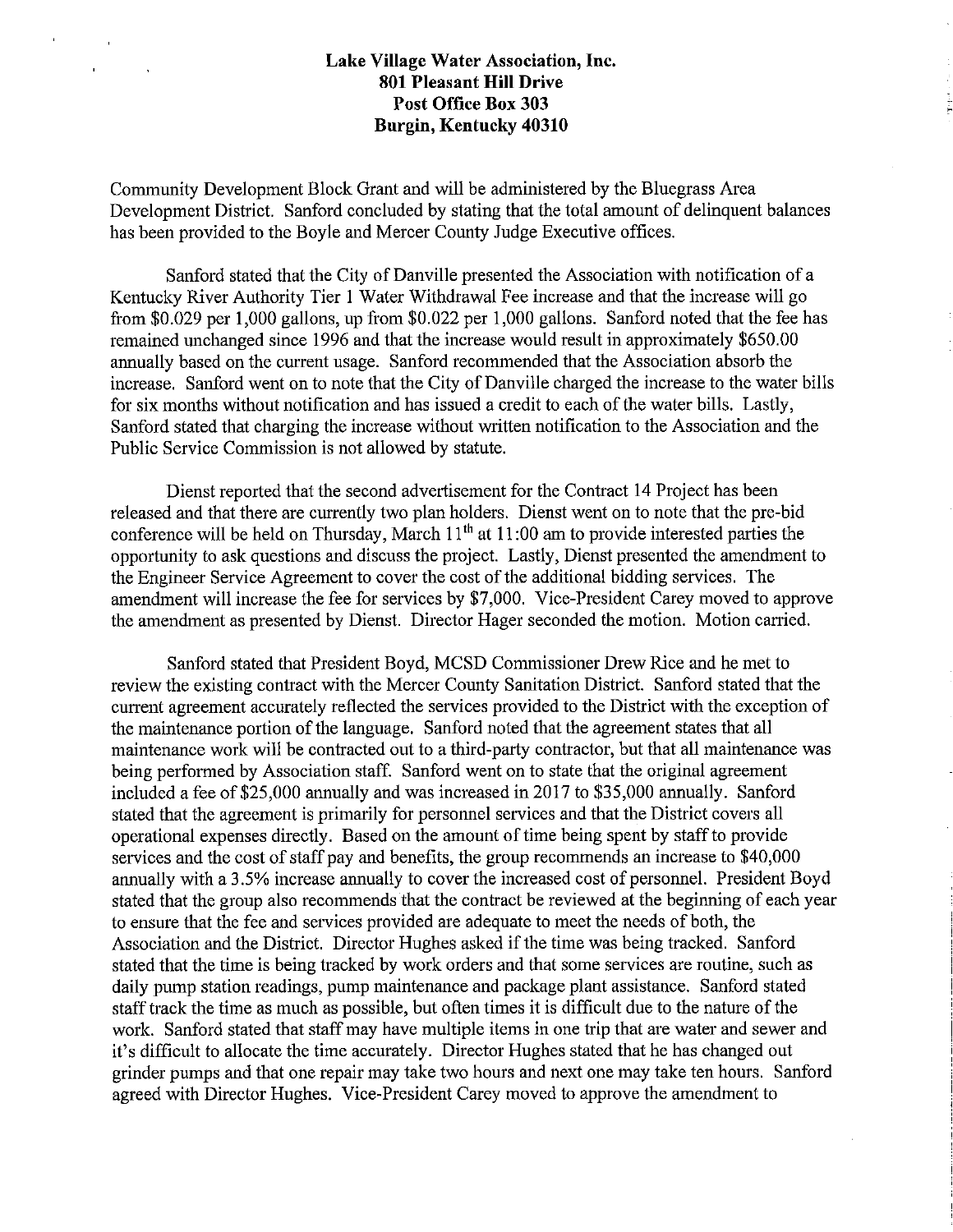r.

increase the fee to \$40,000 annually with an annual review by both utilities. Secretary/Treasurer Gross seconded the motion. Motion carried.

President Boyd asked if the work orders are generated by hand and whether the Association has ever researched moving to an electronic system to track the work. President Boyd stated that while employed at Kentucky Utilities, staff would input the work order information at the end of the day into a system that allowed them to track time, material and work order information. Sanford stated the current billing software has the ability to generate and house the work order data, but office staff have not utilized the process at this time. Director Hughes stated that if work orders were generated electronically, it would be good to track the time spent, material and equipment used in an effort to better track the operational expenses. Sanford stated that he will research the process and report back to the board as soon as he can. Secretary/Treasurer Gross noted that there may be a mobile app that would track the work orders in the field and make it easier to implement.

Sanford presented the Office Manger SOP for review, stating that the document was very detailed and should provide great assistance in the coming weeks while Monson is on leave. Sanford went on to note that additional information will be added to complete the document. Sanford stated that he will be working with office staff to prepare the Billing Clerk SOP in the coming weeks. President Boyd recommended that employees review the details often, maybe every couple of months to ensure that the processes are accurate. Sanford agreed and stated that many of the processes are also repetitive in nature.

Sanford stated that the Association has taken two trucks out of service in recent weeks and needs to purchase a truck. Sanford stated that cash flow during this time of year does not accommodate paying for the truck in full, but the PSC does allow for 24-month financing. Sanford stated that a full-size truck isn't needed and that a mid-size model would work better for meter reading and daily work orders. Director Hager stated that used truck prices are near new truck prices and recommended purchasing a new model. Director Hughes stated that his family has dealerships in Ohio and that he would contact them to check on inventory. All agreed that the Sanford should look around for options and present via email to proceed.

Sanford stated that he was contacted by Jack Coleman, Building Inspector, concerning the building permit application process, specifically regarding the availability of water and adequate pressure. Sanford stated that Coleman will begin ensuring that applicants contact the Association as soon as possible to obtain information regarding water service to properties where structures will be built. Coleman agreed that staying ahead of any issues with pressure and water service should be discussed and addressed if possible before construction begins. Sanford stated contacting Coleman was a great suggestion and hopefully this will fill any gaps in the building process for new Association members.